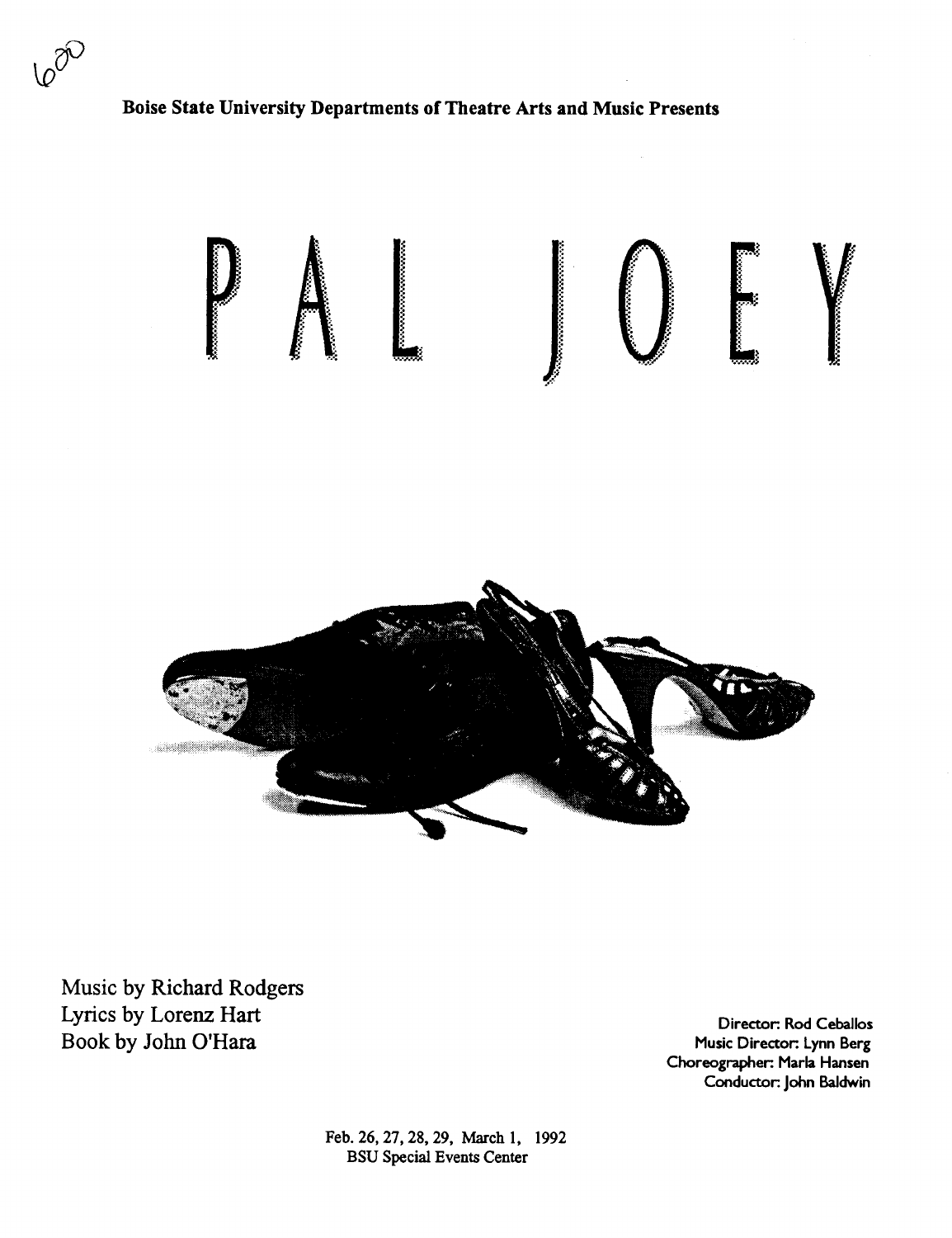# **PAL JOEY CAST**

Joey Evans, a master of ceremonies and heel - Jac Webb Mike Spears, owner of Mike's South Side Night Club - R. K. Williams The Kid, an under-aged dancer - Jennifer Benton Gladys Bumps, her name says it all **Example 2018** - Kirsten Kiesel Diane, a dancer who used to be in Pittsburgh - Ashley Martell Terry, a dancer whose husband owns a piece of a band - Leah Stephens Tilda, Miss Ambitious 1935, also a dancer - Jymme Sue Thompson Valerie, a dancer who may be a bum - Andrea Dewey Janet, dances her fanny off for *\$50* bucks a week - Rebeka Azur Randle Victor, a dancer who has seen better days The Second Level Assemble 1 and The Fred Hansen The Assistant Stage Manager at Mike's **Fig. 2018** - Jason Lowry Linda English, a nice girl with a sister - Felicia Graybeal<br>Harry, Linda's beau - Vergil Lee Allberv - Vergil Lee Allbery Vera Simpson, Mrs Chicago Society - Stacey Bean Mr. Armour, a friend of Mr. Swift's -Darin Sundbye Mr. Swift, a friend of Mr. Armour's - Randy Davison<br>A Chicago Socialite - Kimberlev Roester - Kimberley Boester A Stiff, property of Vera Simpson - Randy Davison Ernest, tailor to Chicago Society - Robert G. Anderson A mouse who moves well - Leah Stephens Louis, a trim and handsome tenor with an exciting voice - Robert G. Anderson Melba Snyder, a newspaper woman - Kimberley Boester Herman, a photojournalist - Vergil Lee Allbery Ludlow Lowell, an artist's representative - Darin Sundbye Commissioner O'Brien, a cop - Randy Davison Hotel Manager of the Embassy Arms Apartments - Jeff Lawrence Staff of Mike's South Side Night Club - Richard W. Bean, Anthony Casper, Robert La Croix, Jeff Lawrence Passers-by, doormen, delivery boys, Mike's Clientele, Chez Joey's Clientele and various life/low-life throughout - Richard W. Bean Anthony Casper, Randy Davison, Heather Hopfer, Robert La Croix, Jeff Lawrence, Jason Lowry, Lynette Parker, Leah Stephens, Darin Sunbye, R. K. Williams

> Time: Late 1941 Place: Chicago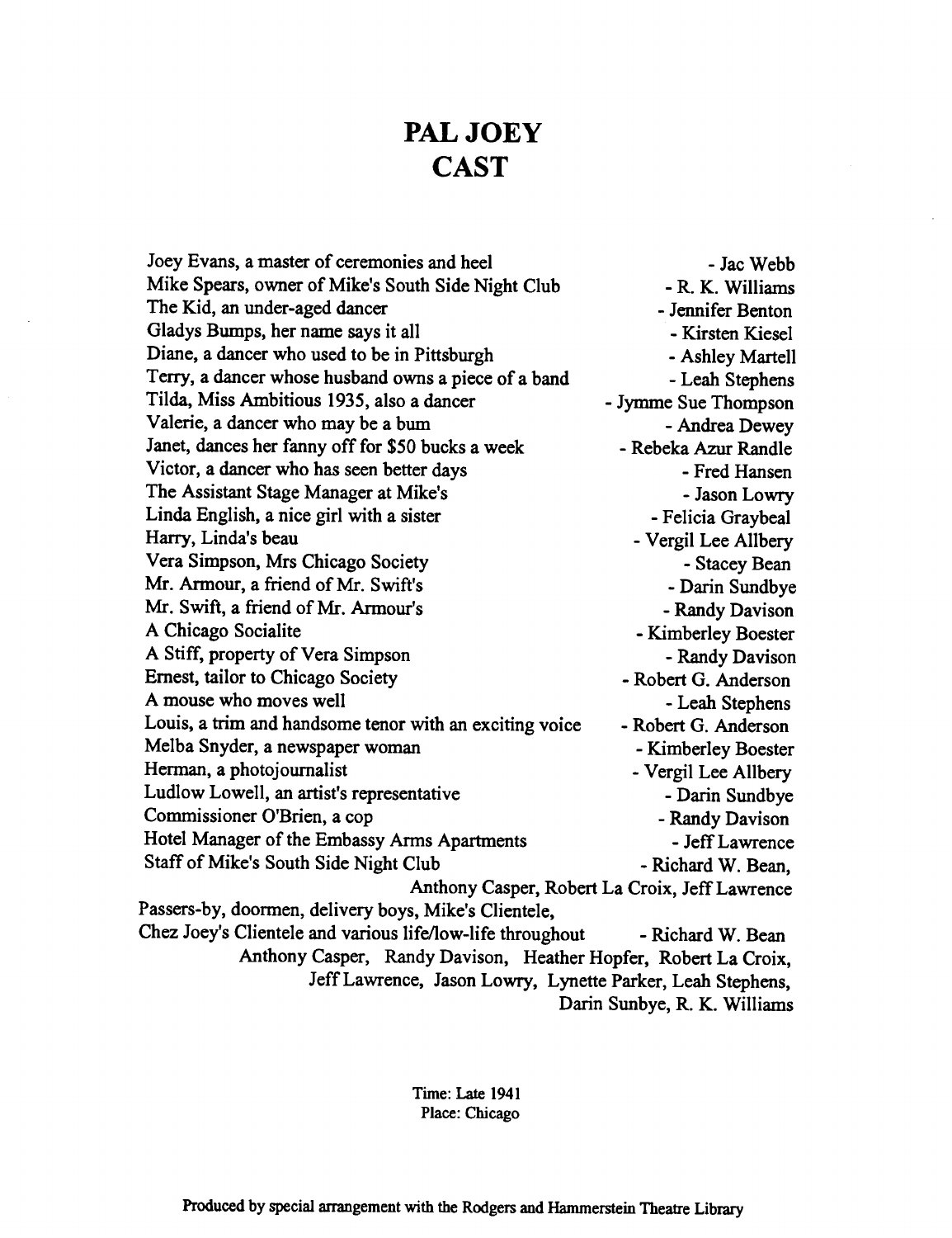# MUSICAL NUMBERS

### Act I

**Overture** A Great Big Town (Joey) You Mustn't Kick It Around (Joey, The Girls) Reprise: You Mustn't Kick It Around (Gladys, The Girls) I Could Write A Book (Joey, Linda) Reprise: A Great Big Town (The Girls) That Terrific Rainbow (Gladys, Victor, The Girls) What Is A Man? (Vera) Happy Hunting Hom (Joey, The Girls) Bewitched (Vera) Pal Joey (What Do I Care For A Dame?)(Joey) Ballet (Entire Company)

> Intermission -15 minutes-

#### $Act$   $\Pi$

Entr'Acte The Flower Garden of My Heart (Louis, Gladys, The Girls) Zip (Melba) Plant You Now, Dig You Later (Gladys, Lowell) Den of Iniquity (Vera, Joey) Do It The Hard Way (Joey) Take Him (Linda, Vera) Take Him (Dance) (Joey, Vera, Linda) Reprise: Bewitched (Vera) I could Write A Book (Joey)

#### Production Staff

Director Costume Designer Set Designer Lighting Designer Stage Manager Assistant Stage Manager Costume Crew Set Construction Costume Construction Light Board Operator Follow Spot Operators Wardrobe Box Office Box Office Assistant **Publicity** 

Rod Ceballos **Ann Hoste** Micheal Baltzell Robert Parsley Brent Johnson Jason Lowry Lee Woods, Ryan Bybee, Debbie Caldwell, Kristen Castillo Anthony Casper and the TA 118 Students TA 118 Students Robert Parsley Bobbi Frank, Ted Challenger Shannon Bish Harriet Almerico Stephanie Snodgrass Ed Britt, Charles Lauterbach